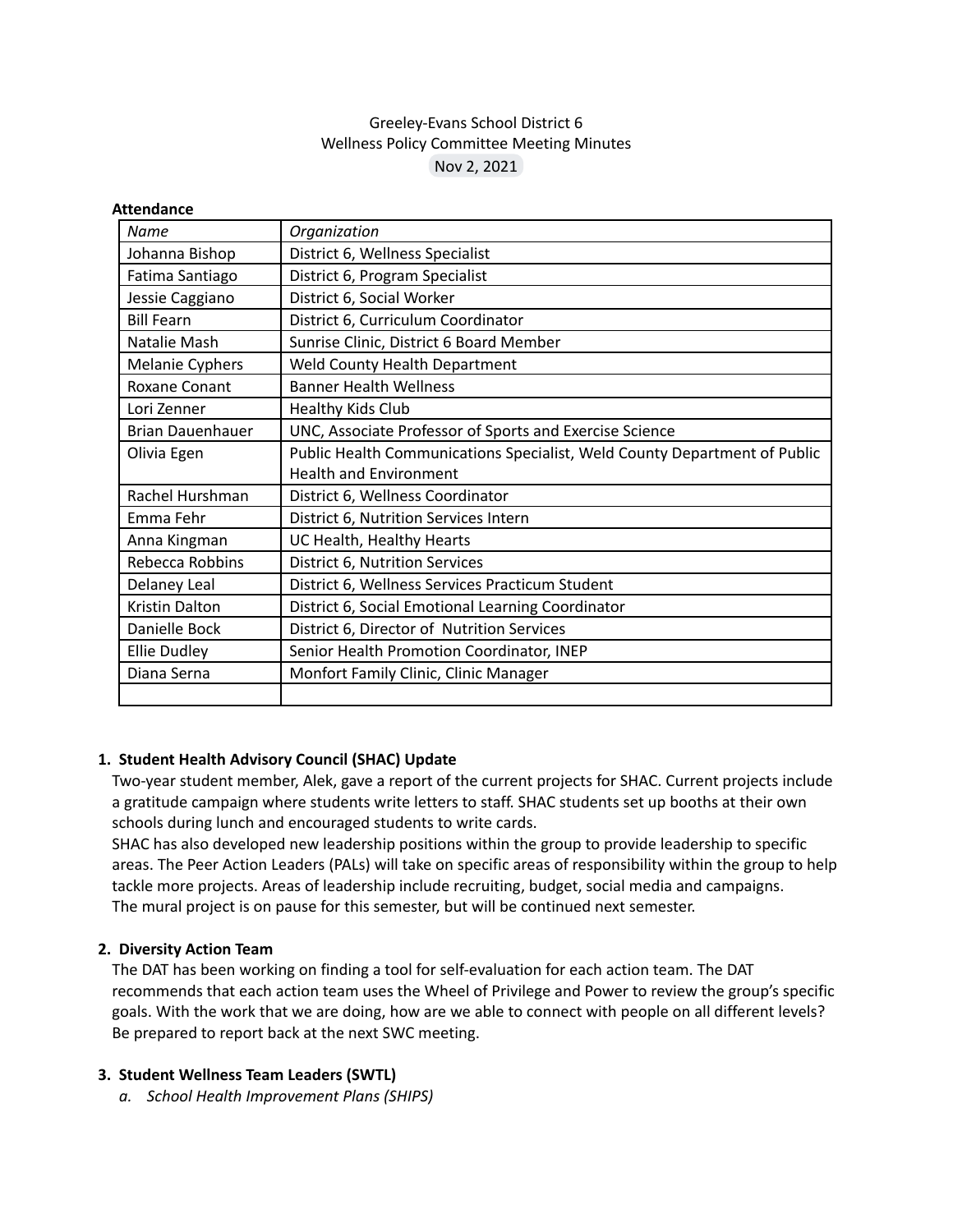The SWTLs at each school create a SHIP as a means of setting goals and making plans for the school year. They allow SWTL to personalize student wellness at their own sites, helping to build a culture of wellness, year after year. The program 5210+ is very popular again this year, as well as running clubs, a focus on mental health and staff wellness. SWTL are also focused on completing the Smart Source survey.

There is a tiered system for payment again this year. Allowing SWTLs to choose how active they want to be. To complete level 2, SWTL will create a share a short, 30-60 second video about why student wellness is important to them. We have been sharing these videos on our Facebook page. SWTL have also utilized a variety of community resources, including UC Health Healthy Hearts, blood drives, running clubs and more.

## *b. SEL - social emotional learning summit*

In lieu of a full day of professional development, Student Wellness has teamed up with the Equify Team to host a 2 hour, after-school meeting on Feb. 24th for SWTL an other members of each school. We will host guest speaker, Jessica Pfeiffer, a social worker who specializes in trauma-informed care and interventions. There will also be time for breakout sessions for planning and collaboration.

## **4. Action Team Breakouts**

Action teams spent time in small groups, working on updating goals to align with Innovation 2030, discussing how to support SWTL SHIPs, and reviewing the Wheel of Power and Privilege. Link to Wheel of Power and Privilege:

https://www.thisishowyoucan.com/post/ wheel of power and privilege

## **5. Action team Reports:**

*a. School Environment & Curriculum*

Focus on creating nutrition education videos for fresh fruits and vegetables and offering the Fresh Fruit and Vegetable Program to more schools that are K-8, thanks to additional grant funding. Currently, there are 14 buildings with some sort of garden; looking to expand gardens for more use and education. In collaboration with student wellness staff, working on a professional development for lunch monitors to focus on healthy and mindful eating habits.

*b. Nutrition*

Scheduled a future meeting and will focus on 4 main priorities and corresponding goals. Will review the wheel of privilege and power and how it relates to their goals. They continue to offer family cooking classes at the Service Center. Four classes are currently scheduled for this year.

*c. Physical Activity*

Provided additional support for Walk to School day, had 5 schools participate. Scheduled future meeting. Reminder that the Active Schools Conference is being hosted this summer at UNC.

*d. Mental Health*

Working to ensure that priorities align with Innovation 2030. District is working to train more secondary staff to become SEL leaders. Focus includes increasing the number of trusted adults among students, and strengthening relationships with families.

#### **6. Brain Energizer**